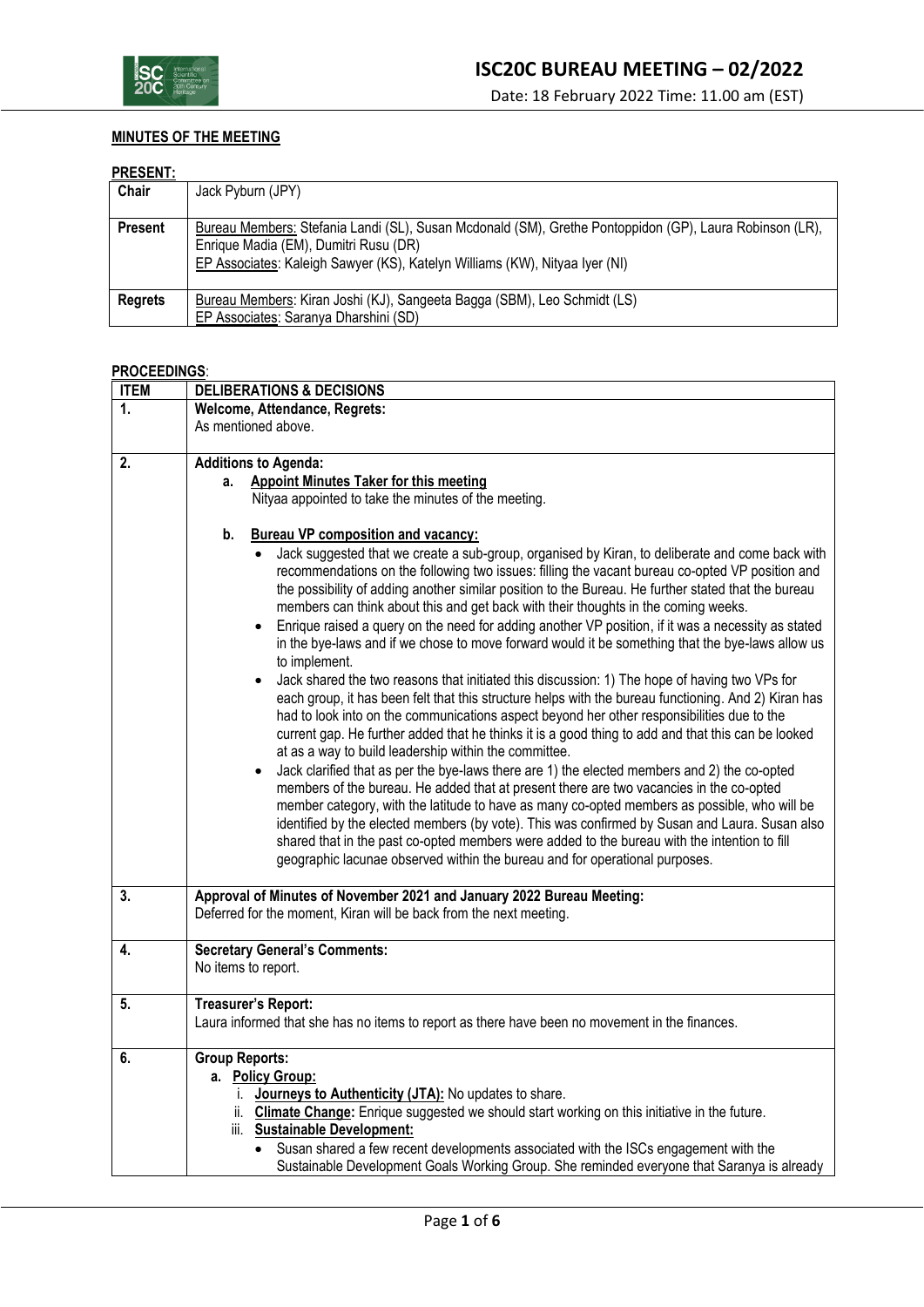

## **ISC20C BUREAU MEETING – 02/2022**

Date: 18 February 2022 Time: 11.00 am (EST)

part of the working group (SDGWG) as an Emerging Professional and is at present also representing the ISC within the working group. Before her leave of absence, Smriti Pant was representing the ISC in the working group. Smriti has recently expressed an interest to come back and contribute towards the work but can't participate in a way that represents the ISC. And Susan identified herself as a passive member who checks in on and off to ensure that if there are ways the ISC can engage with the working group, it's brought to the bureau's notice, and we contribute to them accordingly. But recently Sheridan Burke raised an important point that there is a certain procedure that needs to be followed for ISC representation on these official cross ICOMOS working groups.

- Susan suggests that for now it might be fine to go ahead with current participation/ representation. However, it might be worthwhile to investigate around the time of the AGM if we are in compliance with the official representation processes and if not, put it in action during the second half of this year/ end of term. She further added that this process might involve circulating a call within the membership inviting expression of interests for representation and then the bureau processes them forward to the working group.
- Susan also stated that she is very pleased that SDK is currently an active member of the working group and hopes that she can continue to do that in future. She added that there can be three members from the ISC who can represent the committee in the working group and feels that we are a bit floppy on how we are doing that right now.
- iv. **Other Working Groups:** Laura stated that she is part of another very active working group, Rights Based Approach (RBS-WG) and suggest that we should liaise with them in the future as well. And she volunteered to act a representative for now, till an official representative is identified.
- **b. Advocacy Group:**
	- i. **Heritage Alerts:** Stefania and Dumitru shared updates on four heritage alerts.
		- Foro Italico, Italy: Stefania has received some documentation related to this site.
			- It's a large area with sports facilities near Rome, developed between 1930s-60s. The national government is financing the conservation and renovation work on this site and a significantly large amount of funds will be used to carry out the work within this heritage property. So, one of the members of the Italy's NSC wrote to Stefania in an effort to garner support for the creation of the heritage alert.
			- o According to her assessment, at present, there are no real or direct threats that are endangering this historic site. Currently, the intent of the proposal seems positive and at present no real proposals have been release in the public domain to raise any alarms. So, it was concluded that there is no need to draft a heritage alert at the moment and ICOMOS Italy has decided to continue monitoring the situation and keep a close eye on the proposals being prepared for execution in the near future.
		- Great Northern Elevator, Buffalo, USA<sup>1</sup>:
			- Stefania learnt about the threat associated to this grain elevator in through a website and from Paul Gaudette (ISC member). When compared to other structures of this typology, she stated that this building is globally significant and one of the last remaining structures constructed using a steel frame wrapped with a brick envelope. The building has suffered some damages due to a storm and the owner has proposed to demolish the building.
			- $\circ$  Stefania understands that at present there are many preservation association who are advocating for the preservation of this building. She brings this case in front of the bureau to verify if the ISC can do something about this as well.
			- $\circ$  In response to this threat, Laura shared a successful preservation case study of another grain silo structure near Cape Town Harbour that was in past under threat for demolition. Thomas Heatherwick Studio did the concept design for its reuse and the building was converted into a state of the art gallery and boutique hotel. She shared more details on the project in the chat box.
		- Hotel National:
			- $\circ$  Dumitru informed the group that he (and JPY) received a response from the mayor. In the letter, the mayor stated that since the request for demolition has come from the owner, he can't do anything to stop the demolition. In addition, the letter further elaborated the future intent and associated plans of the owner.
			- Dumitru also shared that he has not received any response from the Prime Minister on this matter. He further stated that he may send another letter as a follow up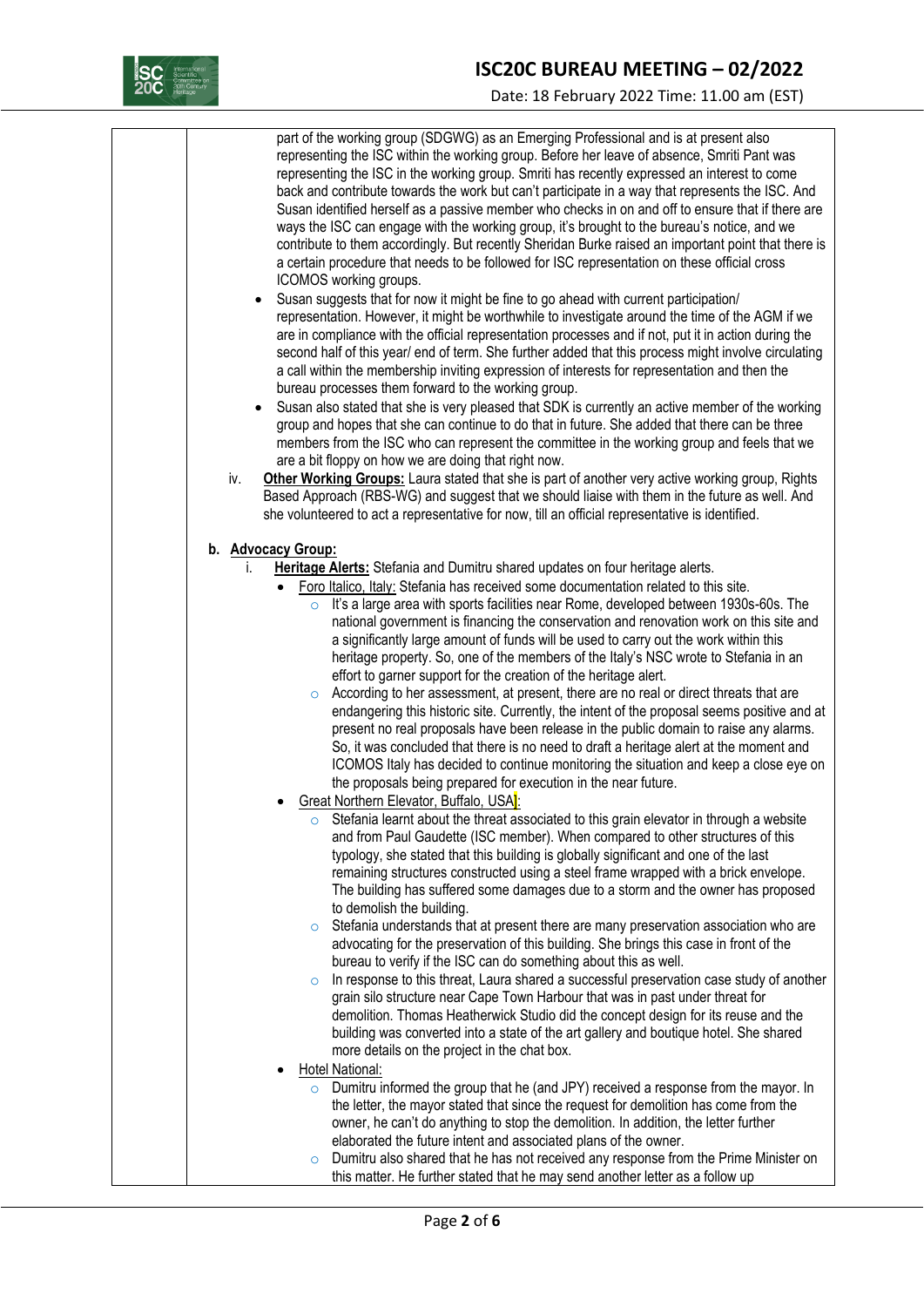

Date: 18 February 2022 Time: 11.00 am (EST)

|      | IPCT Building, Romania:                                                                                  |
|------|----------------------------------------------------------------------------------------------------------|
|      | Dumitru informed the group that the façade of this building has been significantly                       |
|      | altered, so it's too late to do something about this structure.                                          |
| ii.  | World Heritage Advisory: No updates to share.                                                            |
| iii. | <b>WM Watch:</b> No updates to share.                                                                    |
| iv.  | Heritage Applause: Sheridan informed Stefania that she has formed a small working group with             |
|      | members Kyle Normandie (USA) and Christina Malathouni (UK). The group is currently scheduled             |
|      | to meet in April to begin the work on this initiative.                                                   |
|      |                                                                                                          |
|      | c. Education Group:                                                                                      |
| i.   | <b>EP Mentoring Program:</b>                                                                             |
|      | Grethe informed the bureau that Kaleigh has drafted the letters for invitation and regrets that          |
|      | need to be sent to the applications received during the open call. The team is about to send             |
|      | out the letters of invitation to 3 new EPs: 2 from India and 1 from Africa and regret to 2 EPs: 1        |
|      | from India and 1 from Iran.                                                                              |
|      | Grethe suggested that the 4 new associate members of the ISC, who could not be<br>$\bullet$              |
|      | accommodated into the mentorship programme but expressed an interest to contribute                       |
|      | towards the ISC's initiatives, can be sent a formal letter of invitation/encouragement to                |
|      | participate in the current initiatives. She further enumerated numerous ways these members               |
|      | can be enrolled into the ongoing projects that include toolkit administration, Historic Thematic         |
|      | Framework, website, Heritage Applause, and member presentations at the AGM 2022. The                     |
|      | associate members in consideration were: Irene Matteini, Virginia Rush, Federica Pompejano               |
|      | and Oliver Sukrow.                                                                                       |
|      | Grethe also informed that Oliver had sent an expression of interest to Susan during AGM<br>$\bullet$     |
|      | 2021 to work on the MAP20 project. He has already contacted Sheridan expressing interest                 |
|      | and is now part of the initiative's working group, so it would be good to also formalise his             |
|      | participation by issuing a formal letter.                                                                |
|      | Grethe also invited all the bureau members to share their thoughts and ideas on any other                |
|      | ways these members and other EPs can be integrated into the committee's work.                            |
|      | Enrique shared that would like to work on the Toolkit initiative with members from other                 |
|      | regions, similar to his current association with a member from Mexico. And, since Virginia is            |
|      | from his region, he suggests she be offered an opportunity to work on other ISC initiatives. In          |
|      | response to this, Susan shared that Grethe has already asked Virginia to get involved with               |
|      | the Europe HTF webinars and continue her contribution towards the website development.                   |
|      | Stephanie offered to share the CV and other associated information about Irene (Italy) if                |
|      | Enrique would like to work with her on the toolkit. In response, Enrique agreed to work with             |
|      | Irene.                                                                                                   |
|      | Jack enquired about the lack of VP-EP association established between 3 remaining                        |
|      | members of the bureau. In response, Grethe said that some haven't come to a decision,                    |
|      | hence the vacancy. Jack urged these members to close the gaps with EPs who may work                      |
|      | well with them, benefit from this association and are keen to contribute to the ISC. This will           |
|      | help complete the Bureau EP group. Jack requested that once these associations have been                 |
|      | identified he be sent the list of members so that the new members can be added to the                    |
|      | bureau meetings and other communication channels.                                                        |
|      | Grethe also shared they are currently exploring two ways to engage more associate                        |
|      | members into the ISC's work: 1) the Bureau EPs who are part of this mentoring program and                |
|      | 2) members who are not part of the program but will participate in committee's ongoing                   |
|      | projects. She further added that if any of the VP who like to invite any current associate               |
|      | member of the ISC as their EP, they share their information with Susan/Grethe so that they               |
|      | are matched and inducted into the mentoring program.                                                     |
|      | Jack complimented the way the current Bureau EPs have been successfully engaging with<br>$\bullet$       |
|      | their mentor VPs. Moving forward, he is keen on exploring ways this leadership EP group                  |
|      | along with the new members facilitates more associate member engagement within the                       |
|      | different initiatives of the ISC and the functioning of this bureau in the future.                       |
|      | Jack also shared his hope for the core EP group to engage in thematic explorations to build<br>$\bullet$ |
|      | network, facilitate knowledge sharing by drawing from the bureau and expert membership                   |
|      | and continue to develop their individual expertise and effectiveness in preservation and                 |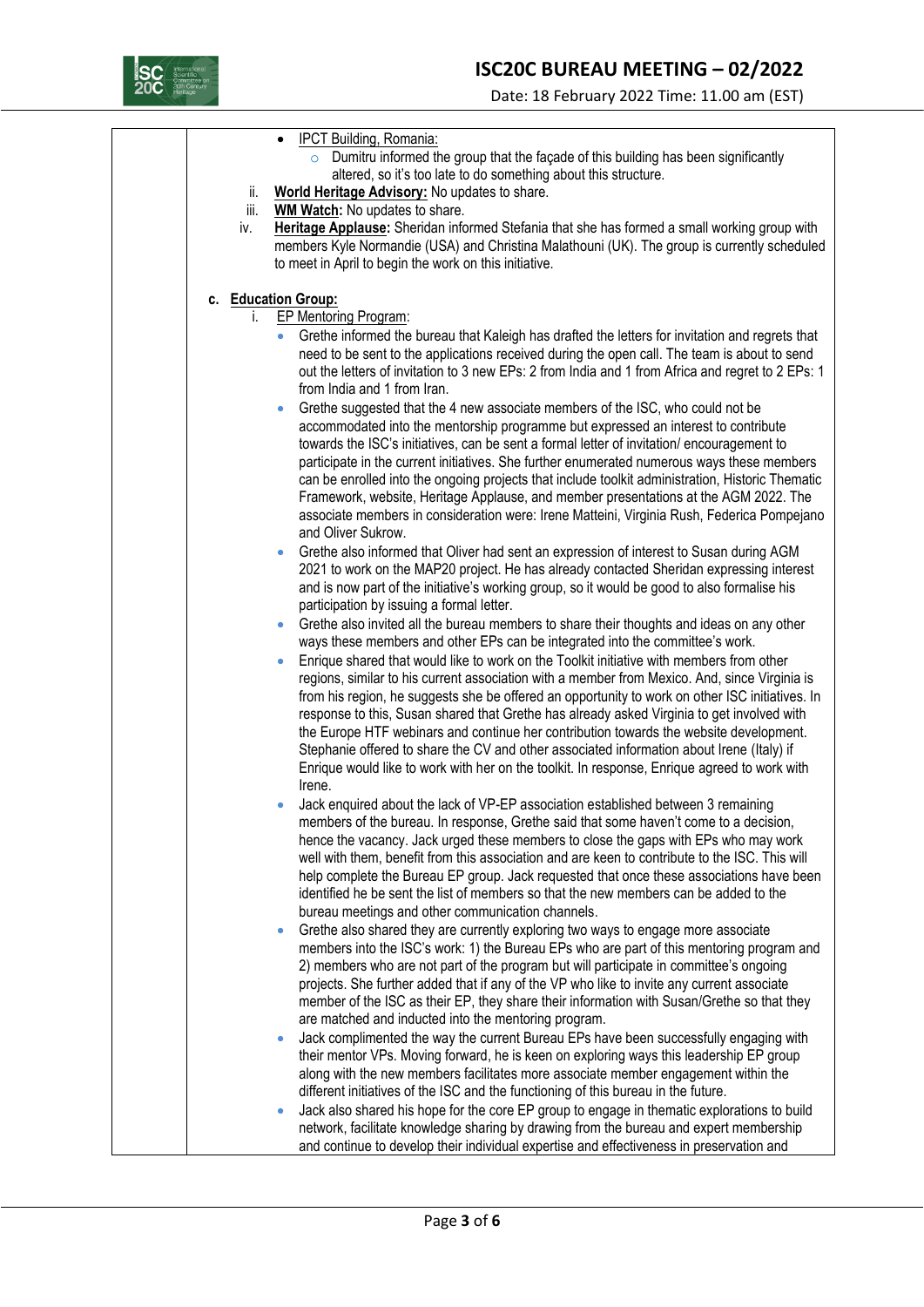

## **ISC20C BUREAU MEETING – 02/2022**

Date: 18 February 2022 Time: 11.00 am (EST)

|             | conservation. He sees this as a step that can be beneficial to the participants and the<br>organisation as a whole, founded on the work accomplished by the current Bureau EPs.<br>Grethe shared that they are really happy with all the work that has been carried out by the<br>$\bullet$<br>existing EP group and are looking forward to seeing them share their experience with the<br>incoming EPs and collectively working with them in their future endeavours.<br>Enrique enquired the status of the mentorship programme that was previously run by the<br>$\bullet$<br>Bureau if it was still functional. In response, Jack informed that the initiative is no longer in<br>action and if keen Enrique could take it up. Enrique declined the offer and stated that its<br>implementation in Europe would build capacity among a larger demography as opposed to its<br>implementation in Latin America.<br>ii. Thematic Framework:                                                                                                                                                                                                                                                                                                                                                                                                                                                                                                                                                                                                                                                                                                                                                                                                                                             |
|-------------|-------------------------------------------------------------------------------------------------------------------------------------------------------------------------------------------------------------------------------------------------------------------------------------------------------------------------------------------------------------------------------------------------------------------------------------------------------------------------------------------------------------------------------------------------------------------------------------------------------------------------------------------------------------------------------------------------------------------------------------------------------------------------------------------------------------------------------------------------------------------------------------------------------------------------------------------------------------------------------------------------------------------------------------------------------------------------------------------------------------------------------------------------------------------------------------------------------------------------------------------------------------------------------------------------------------------------------------------------------------------------------------------------------------------------------------------------------------------------------------------------------------------------------------------------------------------------------------------------------------------------------------------------------------------------------------------------------------------------------------------------------------------------------------------|
|             |                                                                                                                                                                                                                                                                                                                                                                                                                                                                                                                                                                                                                                                                                                                                                                                                                                                                                                                                                                                                                                                                                                                                                                                                                                                                                                                                                                                                                                                                                                                                                                                                                                                                                                                                                                                           |
|             | Grethe informed that a strategy has been prepared for the dissemination of the Historic<br>Thematic Framework and one of the actions they hope to implement is the near future are<br>regional seminars. One regional seminar has already been implemented by Susan and two<br>others are on the way: one in the Arab state and one in Asia. The intent is also to implement<br>one in Europe. To this effect, a zoom meeting has already been scheduled for February 25,<br>2022, with 3 participants: Vardis (Lithuania), Stefania (Italy) and Christina (UK).<br>The idea is to structure the Europe seminars in two parts: Begin with a common introductory<br>$\bullet$                                                                                                                                                                                                                                                                                                                                                                                                                                                                                                                                                                                                                                                                                                                                                                                                                                                                                                                                                                                                                                                                                                              |
|             | seminar, organised in collaboration with the Getty Conservation Institute and/or the authors of<br>HTF followed by multiple workshops organised by ISC20C members, each designed to focus<br>on one specific theme from the framework.                                                                                                                                                                                                                                                                                                                                                                                                                                                                                                                                                                                                                                                                                                                                                                                                                                                                                                                                                                                                                                                                                                                                                                                                                                                                                                                                                                                                                                                                                                                                                    |
|             | These are suggestion associated to the individual workshops that would be discussed as part                                                                                                                                                                                                                                                                                                                                                                                                                                                                                                                                                                                                                                                                                                                                                                                                                                                                                                                                                                                                                                                                                                                                                                                                                                                                                                                                                                                                                                                                                                                                                                                                                                                                                               |
|             | of the agenda of the upcoming meeting:<br>$\circ$ Leave the structure and organisation of the individual workshops to the members but<br>encourage them to implement them as a blended event, if possible. If implemented<br>this would enable dissemination of the event among the entire ISC membership.<br>Urge the organisers to include one presentation on the chosen theme, a discourse on<br>$\circ$<br>the status of 20c world heritage or heritage of national significance and come up with<br>an outcome in the form of abstracts/ reflections.                                                                                                                                                                                                                                                                                                                                                                                                                                                                                                                                                                                                                                                                                                                                                                                                                                                                                                                                                                                                                                                                                                                                                                                                                               |
| iii.<br>iv. | In addition, Grethe shared the tentative timeline to implement the Europe HTF seminars and<br>$\bullet$<br>invited bureau members to engage with this initiative in any way they wish to participate.<br>Grethe also emailed all the documentation to the bureau members after the meeting.<br>Susan shared that they have a meeting coming up with regards to the planning of the<br>$\bullet$<br>regional seminar in the Arab state. This meeting is being planned in partnership with the Abu<br>Dhabi Heritage and Tourism Department with a modern programme. Amel Chabbi, a past<br>bureau member is working with the team on this seminar. The draft agenda is currently a<br>work in progress and are waiting for inputs from the regional partner to finalise its. Hopefully<br>this should be ready in May. This workshop has been structured a little different from the<br>Europe one, but it will continue to be disseminated in two parts: an introductory seminar<br>followed by two-part workshop. The workshop segment with begin with case study<br>presentation from Abu Dhabi and/ or Lebanon where a thematic approach has been used in<br>the identification followed by working session with the different participants.<br>Susan also informed that there is a possibility that the Getty could fund the production of the<br>$\bullet$<br>introductory lectures with close captioning to enable further dissemination across the<br>membership through the ISC website.<br>She also told the bureau that the Spanish version of the HTF is currently in its editorial<br>$\bullet$<br>phases so this version should hopefully be available for further dissemination by mid-2022.<br>MAP 20: No updates to share<br>Toolkit: Covered under EP mentoring program. |
|             | d. Communications Group:                                                                                                                                                                                                                                                                                                                                                                                                                                                                                                                                                                                                                                                                                                                                                                                                                                                                                                                                                                                                                                                                                                                                                                                                                                                                                                                                                                                                                                                                                                                                                                                                                                                                                                                                                                  |
| İ.          | Membership: As per email communication with Sangeeta, there are three new members currently<br>being process but at present they are not ready for discussion and can be taken up in the next<br>meeting.                                                                                                                                                                                                                                                                                                                                                                                                                                                                                                                                                                                                                                                                                                                                                                                                                                                                                                                                                                                                                                                                                                                                                                                                                                                                                                                                                                                                                                                                                                                                                                                 |
| ii.         | Website/Social Media:                                                                                                                                                                                                                                                                                                                                                                                                                                                                                                                                                                                                                                                                                                                                                                                                                                                                                                                                                                                                                                                                                                                                                                                                                                                                                                                                                                                                                                                                                                                                                                                                                                                                                                                                                                     |
|             | Kaleigh informed the bureau that she and Katelyn are currently developing a proposal<br>identifying the role of communications in developing initiatives within the ISC, and bringing                                                                                                                                                                                                                                                                                                                                                                                                                                                                                                                                                                                                                                                                                                                                                                                                                                                                                                                                                                                                                                                                                                                                                                                                                                                                                                                                                                                                                                                                                                                                                                                                     |
|             | the bureau and different memberships within the group together. This proposal will also                                                                                                                                                                                                                                                                                                                                                                                                                                                                                                                                                                                                                                                                                                                                                                                                                                                                                                                                                                                                                                                                                                                                                                                                                                                                                                                                                                                                                                                                                                                                                                                                                                                                                                   |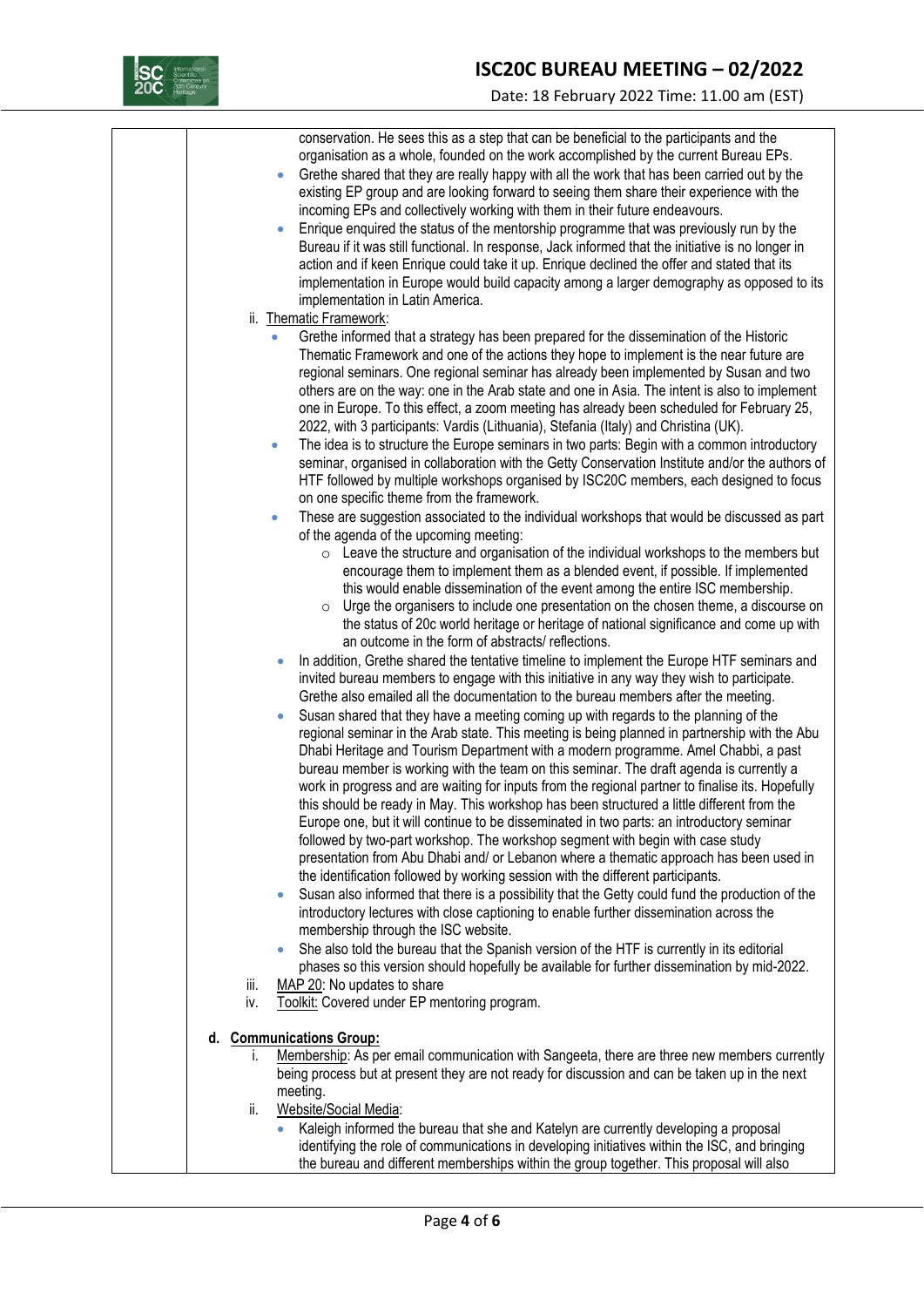

# **ISC20C BUREAU MEETING – 02/2022**

Date: 18 February 2022 Time: 11.00 am (EST)

|    | identify the different modes of communication, their intended purpose, and hierarchy of use<br>for the distribution of information. The proposal also considers the social media and website<br>management would form a subset of the EP group, an active role year round, where the team<br>would comprise of 2-3 members along with Kaleigh and Katelyn as leaders. This draft would<br>also include what kind of information input would need be facilitated by bureau members to<br>enable the EPs to coordinate and organise the updating and disseminating data year round.<br>Kaleigh and Katelyn are currently also in conversations with Kyle Normandie and other past<br>members to develop a deeper understanding of the general upkeep services necessary for<br>the long term management of the ISC website. These details will also be incorporated into the<br>proposal. |
|----|-----------------------------------------------------------------------------------------------------------------------------------------------------------------------------------------------------------------------------------------------------------------------------------------------------------------------------------------------------------------------------------------------------------------------------------------------------------------------------------------------------------------------------------------------------------------------------------------------------------------------------------------------------------------------------------------------------------------------------------------------------------------------------------------------------------------------------------------------------------------------------------------|
|    | Kaleigh and Katelyn intend to share this proposal with the bureau members in the coming                                                                                                                                                                                                                                                                                                                                                                                                                                                                                                                                                                                                                                                                                                                                                                                                 |
|    | week to get their feedback and thoughts on bridging gaps.<br>Katelyn also shared that a few minor tweaks to the Madrid-New Delhi Document have now<br>been completed, so the project is official done and all the versions are available for further<br>dissemination. Enrique congratulated Katelyn on the completion of the project and stated that                                                                                                                                                                                                                                                                                                                                                                                                                                                                                                                                   |
|    | he looks forward to seeing the translations up on the website.<br>Jack enquire when the team thinks the website should go live. In response Kaleigh informed<br>that she hopes to get that done in a week or two as the licensing for the old website renews<br>March 1st. This internal deadline to scrap everything from the old website will ensure that a<br>lesser licensing cost (\$150 per year) is incurred this year around i.e. we will transition from a<br>whole website to a single landing page. She further stated that the new website is already live<br>however, as the old website has been up for longer, Google will direct you to the older<br>website.                                                                                                                                                                                                           |
|    | Kaleigh shared that the major updates of the new website will be done by March 2022 and<br>the work is currently on schedule. This includes the website shuttering. She identified the<br>upcoming AGM as an opportune time to announce the launch of the new website. Jack<br>further added that the announcement in the form of a visually appealing poster should be<br>circulated via the ISC listserv/ mailing list, directing members to the new website address.<br>Jack express his gratitude to Kaleigh, Katelyn, and other members for all their effort to get the<br>new website up.                                                                                                                                                                                                                                                                                         |
|    | Jack hopes that eventually all the social media handles including Instagram and Facebook be<br>consolidated in the near future. He requested Dumitru to work with Kaleigh to get this<br>implemented.                                                                                                                                                                                                                                                                                                                                                                                                                                                                                                                                                                                                                                                                                   |
|    | iii. AGM:<br>Jack informed the bureau that a small group of bureau members (Grethe, Susan and<br>$\bullet$<br>Stefania) have been working with him on this matter and there will be more on this to share in<br>the coming meetings. Jack also appreciate the work carried out by the team in Portugal,<br>especially in terms of the basic framework of the meeting, and the scope of the subject matter<br>under discussion. He also added that the pending work on this subject only includes<br>coordination and integration of ISC's contribution.                                                                                                                                                                                                                                                                                                                                 |
|    | Jack reminded the group that the 2023 AGM is schedule to happen in Sydney and a room in<br>the Sydney Opera House is still available for the committee meeting. A call is schedule with<br>Sheridan to start discussions on a way forward for the 2023 AGM. As this meeting will be<br>held in conjunction with the ICOMOS GA, it adds a level of complexity to the organisation that<br>requires discussions to begin sooner.<br>Archive: No updates to share.<br>iv.                                                                                                                                                                                                                                                                                                                                                                                                                  |
|    | Translation: No updates to share.<br>٧.                                                                                                                                                                                                                                                                                                                                                                                                                                                                                                                                                                                                                                                                                                                                                                                                                                                 |
| 7. | Other matters:<br>INNOVA Concrete: Stefania shared that the final review meeting with Europe commission, experts and<br>$\bullet$<br>project officers happened earlier this week marking the official end of the project. The scientific results of<br>the project were shared on the website. Stefania shared the link to the website on chat box. She further                                                                                                                                                                                                                                                                                                                                                                                                                                                                                                                         |
|    | added that if interested ISC can re-post some of the media releases related to project completion via the<br>official Facebook page of INNOVA Concrete.<br>Re-CUBE: Stefania shared the link of a press release of this university-level exploration looking at the<br>٠<br>retrofit of concrete structure in the chat box. She encouraged interested members can reach out to her                                                                                                                                                                                                                                                                                                                                                                                                                                                                                                      |
|    | for further information.                                                                                                                                                                                                                                                                                                                                                                                                                                                                                                                                                                                                                                                                                                                                                                                                                                                                |